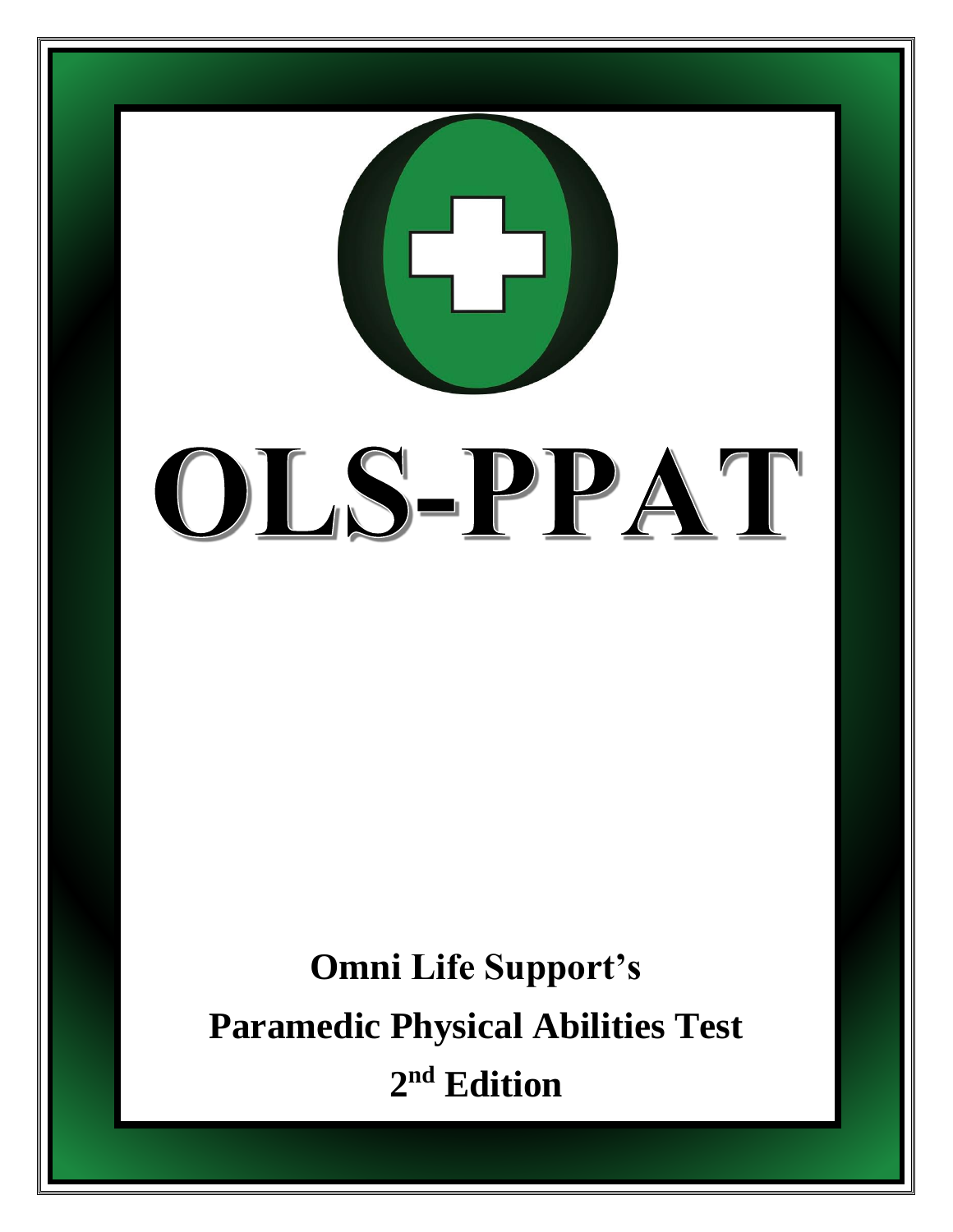### **OLS-PPAT Information Package**

At one time, most vocations were thought of as either being predominantly an exercise of the mind (i.e. doctors, lawyers, accountants, etc.) or an exercise of the body (i.e. movers, construction laborers, farmers, etc.). It is now widely accepted that a sharp healthy mind and a robust healthy body are, to a great extent, proportional to each other and that success in most any line of work is attributable to a good balance between both etiologies.

Paramedicine is an excellent example of this. With an ever-broadening scope of practice and a population that continues to grow larger and become sicklier, it is essential that today's paramedics take a holistic approach to their continued training.

**Omni Life Support's Paramedic Physical Abilities Test (OLS-PPAT)** was designed to identify indicators of poor health and weak areas in a Paramedic candidate's physical abilities as they relate to the physical demands of Paramedic duty. The OLS-PPAT was born from an endeavor by a joint committee of Registered Personal Fitness Trainers and licensed industry Paramedics to identify essential paramedic job physical requirements and create a representative means of testing a paramedic candidate's ability to function safely and effectively in that environment. The test will be comprised of a pre-test clearance evaluation, and stations designed to simulate the various tasks and physical demands that accompany a standard emergency house call.

You will find contained within this package:

- A PAR-Q to be filled out and submitted to the test administrator prior to participating in the testing procedure. If a "**Yes**" response is given to any of the questions, the candidate will be asked to consult with a physician and obtain written clearance prior to being permitted to participate in the testing procedure.
- Waiver of Liability, Indemnity Agreement, and Assumption of Risk. This must be completed prior to commencement of the OLS-PPAT.
- OLS-PPAT preparation guide
- Explanation of pre-test clearance evaluation, test outline and task representation.
- Score sheet
- Sample certificate of completion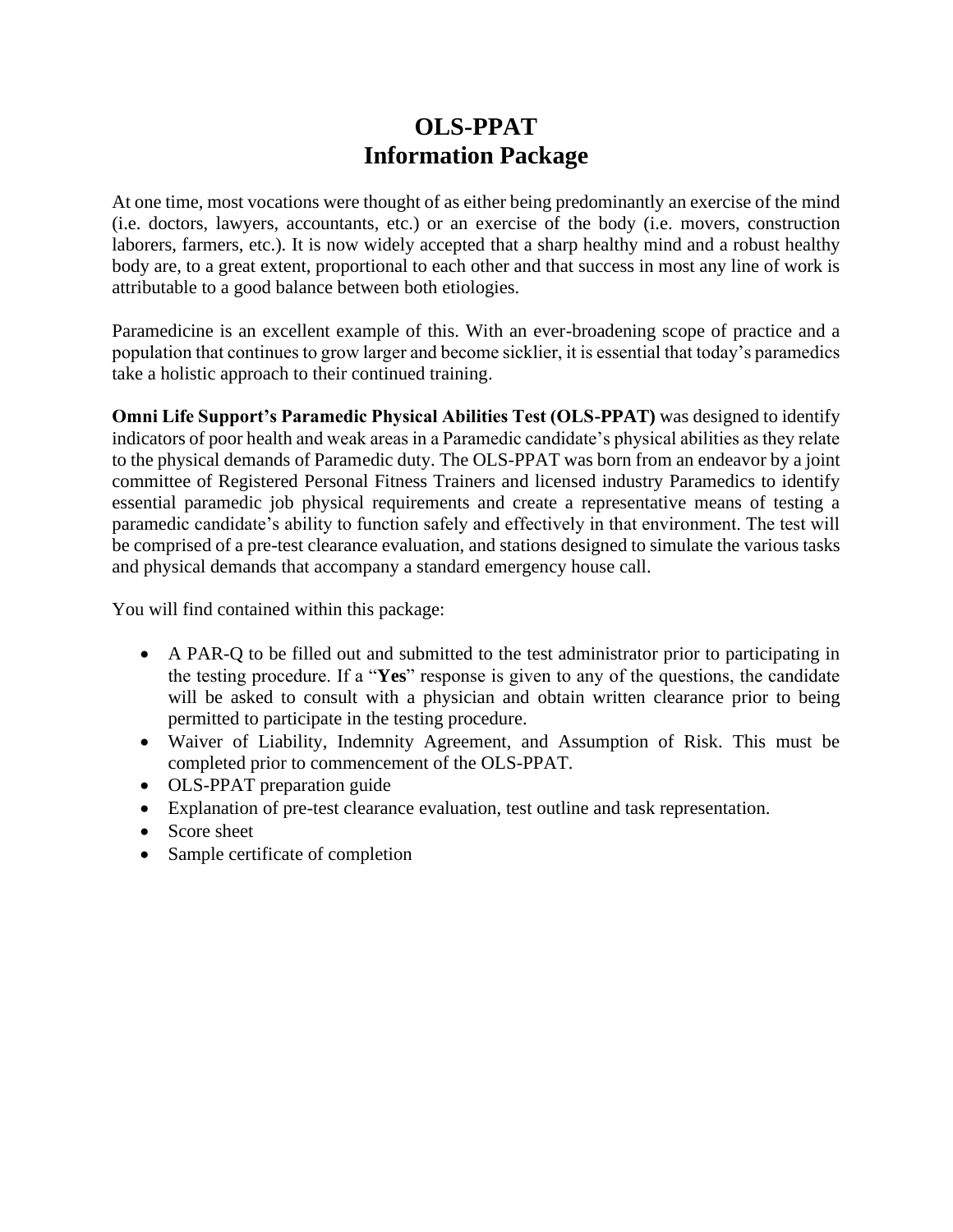### **Waiver of Liability, Indemnity Agreement, And Assumption of Risk**

**Waiver:** In consideration of my participation in the Omni Life Support Training And Consulting Inc. (hereafter referred to as OLS) Paramedic Physical Abilities Test (PPAT), on behalf of myself, my heirs, personal representatives, or assigns, **I, \_\_\_\_\_\_\_\_\_\_\_\_\_\_\_\_\_\_\_\_\_\_\_, do hereby release**, waive, discharge, and covenant not to sue OLS, its owners, officers, employees, volunteers, and agents, **from liability from any and all claims arising from the ordinary negligence of OLS** or any of the aforementioned parties.

This agreement applies to personal injury (including death) from accidents or illnesses arising directly or indirectly from participation in activities directed, suggested, or planned by OLS including, but not limited to, the OLS-PPAT.

**Indemnification and Hold Harmless:** I also agree to **hold harmless and indemnify** OLS, its owner, officers, employees, volunteers, agents, and insurance carriers from all claims (whether initiated by me or by a third party). I further agree to pay all expenses, including court costs and attorneys' fees, incurred by OLS and the aforementioned parties in investigating and defending a claim or suit resulting from my participation in any OLS abilities testing.

**Severability:** I further expressly agree that the foregoing waiver and assumption of risk agreement is intended to be as broad and inclusive as is permitted by the law of the Province of New Brunswick and that if any portion thereof is held invalid, it is agreed that the balance shall, notwithstanding, continue in full legal force and effect.

**Acknowledgment of Understanding:** I have read this waiver of liability and indemnification agreement and fully understand its terms. **I understand that I am giving up substantial rights**, including my right to sue. I acknowledge that I am signing the agreement freely and voluntarily and **intend my signature to be a complete and unconditional release of all liability for injury resulting from ordinary negligence** to the greatest extent allowed by law in the Province of New Brunswick.

X\_\_\_\_\_\_\_\_\_\_\_\_\_\_\_\_\_\_\_\_\_\_\_\_\_ \_\_\_\_\_\_\_\_\_\_\_\_ Signature of Client Date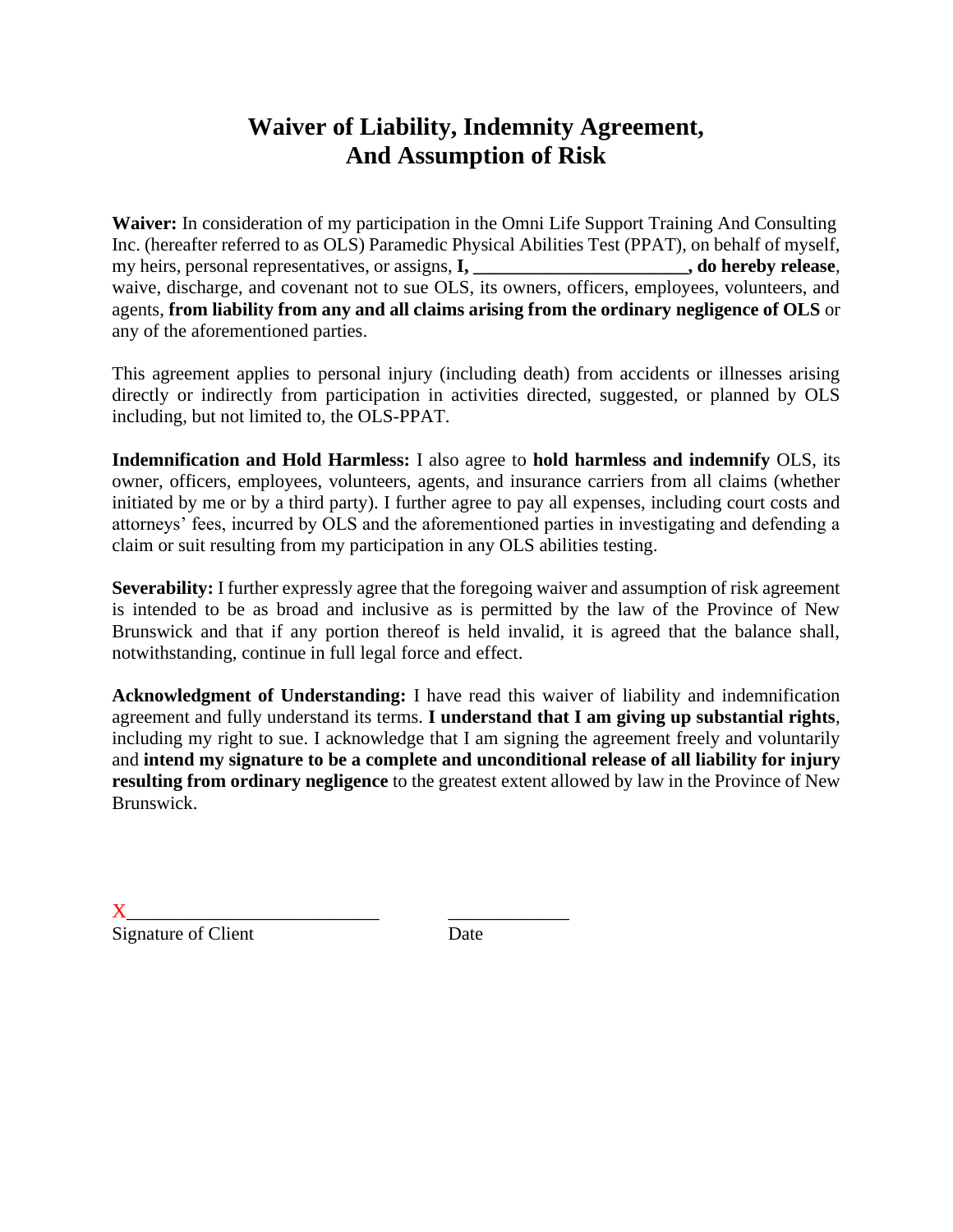### **PPAT Preparation Guide**

- 1. Candidates should come prepared with appropriate clothing to participate in physical testing (i.e. loose clothing & athletic footwear).
- 2. Candidates will be made aware of their test date in advance and will be expected to arrive well rested.
- 3. Candidates who smoke cigarettes are advised to abstain from smoking for at least 2 hours prior to testing as this can adversely affect the heart rate.
- 4. Candidates are advised to avoid caffeine for 2 hours prior to testing as this can adversely affect the heart rate.
- 5. Candidates should avoid large meals for 2 hours prior to testing as this can adversely affect performance.
- 6. Our cancellation policy is as follows:
	- a. In the event you are unable to make it to your scheduled session, please contact Omni Life Support at 830-4CPR (4277) within 72 hours of your session for a full refund. Last minute cancellations (less than 72 hours) will be rescheduled at no additional charge. If you fail to attend a training date without notice there is no refund.
	- b. Severe Weather Policy: In the event that weather creates conditions that are not suitable for travel we will cancel the training/testing session. We will attempt to give participants a 12-hour notice via email if the appointment will be cancelled. As weather can be unpredictable the 12-hour notice is not a guarantee. All cancellations will be posted on our Facebook page. You can visit our page at: [https://www.facebook.com/omnilifesupport.](https://www.facebook.com/omnilifesupport)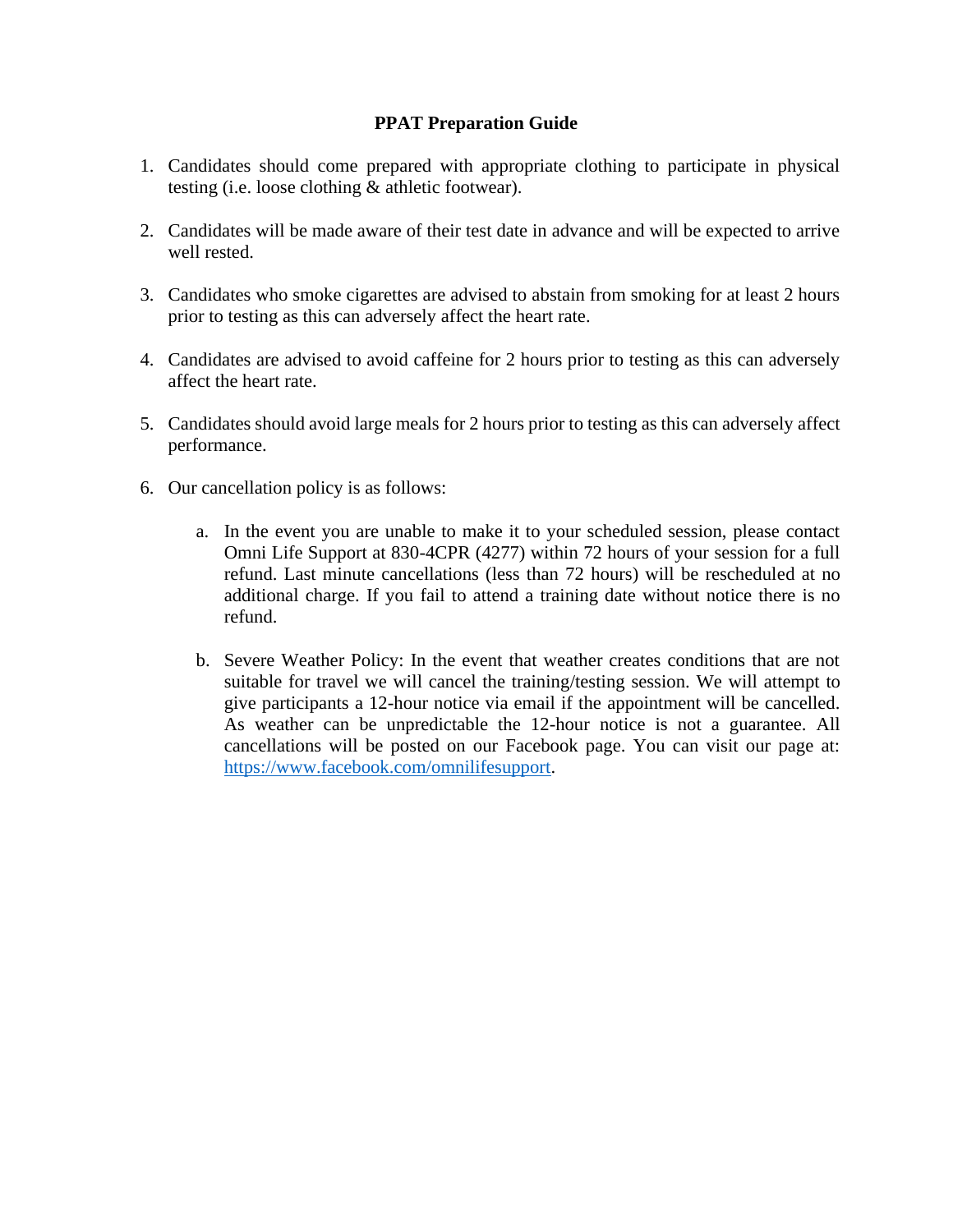### **Pre-Test Clearance Evaluation**

Prior to commencement of the OLS-PPAT, the candidate must indicate whether he/she knows of any reason that he/she should not perform this test. If a "**Yes**" response is given, an alternate date *may* be considered. If a "**No**" response is given, the candidate shall proceed.

The candidate's pulse will be assessed. If the candidate's resting heart rate is **greater than 100 beats/minute** (as per Canadian Physical Activity, Fitness and Lifestyle Approach Guideline), he/she will be asked to sit and rest for 5 minutes. Following the rest period, the candidate's heart rate will be reassessed. If his/her heart rate remains above 100 beats/minute, the candidate will be asked to have a physician complete the PARmed-X form or provide written clearance prior to the candidate participating in the testing. If his/her resting heart rate is below 100 beats/minute, the candidate may proceed.

The candidate's blood pressure will also be assessed. If his/her blood pressure is **greater than 144/94** (as per Canadian Physical Activity, Fitness and Lifestyle Approach Guideline) the candidate will be asked to sit and rest for 5 minutes. Following the rest period, the candidate's blood pressure will be reassessed. If his/her blood pressure remains equal to or greater than 144/94, the candidate will be asked to have a physician complete the PARmed-x form or provide written clearance prior to the candidate participating in the testing. If the candidate's blood pressure is below 144/94, he/she may proceed with the testing.

Is there any reason why you should/could not participate in the OLS-PPAT on this?

|        | Of                    |         |        |
|--------|-----------------------|---------|--------|
|        | (Day)                 | (Month) | (Year) |
| $\Box$ | N <sub>0</sub><br>Yes |         |        |

If yes, please give reason:

Candidate Name (please print):

Candidate Signature:  $X$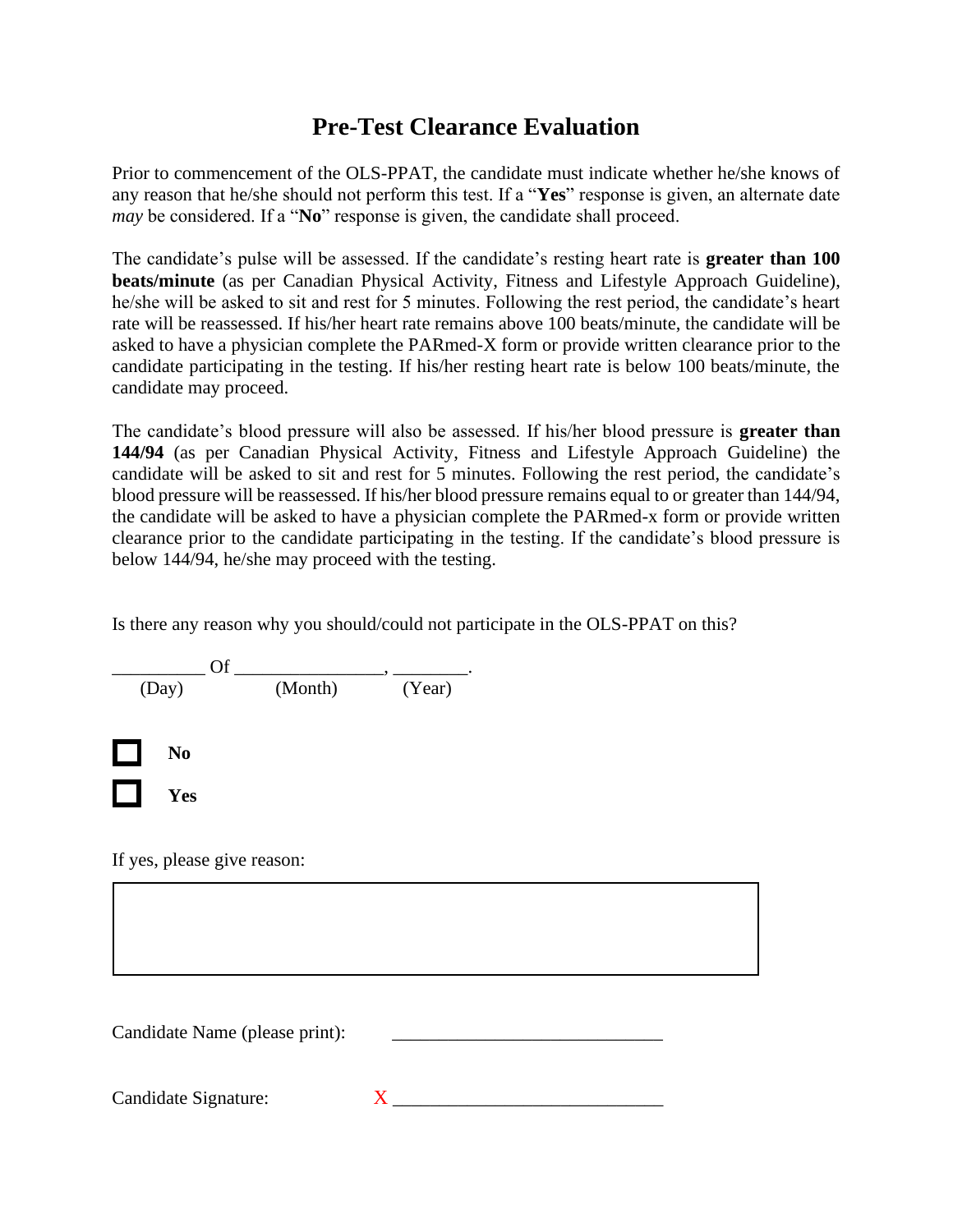### **Fitness Parameters**

In keeping with the National Occupational Competency Profile\* (NOCP) for Paramedics, the test is comprised of 4 stations designed to simulate the various tasks and physical demands that accompany a standard emergency house call. Proper lifting form and safe body mechanics must be strictly adhered to at all times. Each station will be graded separately, and the candidate will receive a rating of "Successful" or "Unsuccessful." Candidates are required to achieve a "Successful" rating for each test in order to proceed to the next test.

\*NOCP Reference 3.1.e Exhibit physical strength and fitness consistent with the requirements of professional practice. 3.2.a Practice safe biomechanics

The candidate's physical ability will be assessed in the following areas:

- Aerobic Fitness
- Hand Grip Strength
- Balance
- Overall Strength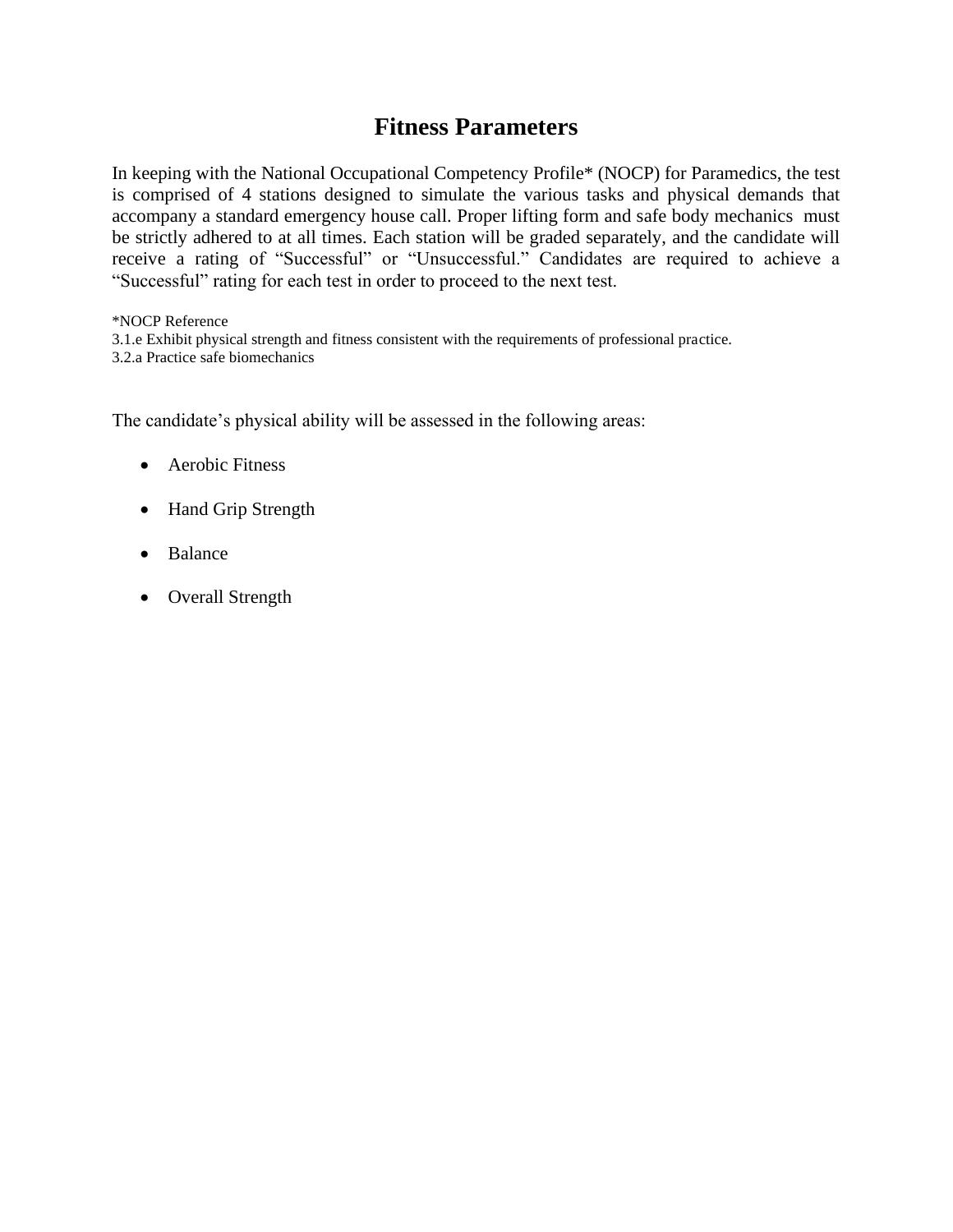### **Stations**

### **Aerobic Fitness Assessment**

Cardiorespiratory (aerobic) fitness is an important determinant of health. It strongly correlates with an individual's ability to sustain physical effort over a period of time and ability to respond to emergencies.

We will be assessing the Paramedic candidate's aerobic fitness with the utilization of the "**Modified Canadian Aerobic Test**." The Modified Canadian Aerobic Fitness Test is designed to give information about the subject's aerobic fitness, while using minimal equipment and minimal person-to-person contact.

### Modified Canadian Aerobic Fitness Test (mCAFT)

The mCAFT is a multi-stage test used to estimate  $VO<sub>2</sub>$  max for ages 15-69 years.  $VO<sub>2</sub>$  max refers to the maximum amount of oxygen a candidate can utilize during work/exercise. It can give you important insights about a candidate's cardiorespiratory fitness.

The candidate steps up and down on a platform, completing one or more 3-minute stages. The stage with which the candidate will start is based on the sex and age of the candidate (see table 1). The candidate will perform a 2-step (20.3 cm each step) sequence while listening to set cadences (see table 2).

| Age (years) | Female | Male |
|-------------|--------|------|
| 15-29       |        |      |
| 20-29       |        |      |
| 30-39       |        |      |
| 40-49       |        |      |
| 50-59       |        |      |
| $60 - 69$   |        |      |

Table 1 mCAFT Starting Stage

| Table 2 mCAFT Cadence and Oxygen Cost |  |  |
|---------------------------------------|--|--|
|---------------------------------------|--|--|

| <b>Sex</b> |                     |      | <b>Stage</b> |       |       |       |       |       |          |  |  |
|------------|---------------------|------|--------------|-------|-------|-------|-------|-------|----------|--|--|
|            |                     |      |              |       | 4     | 5     | O     |       | 8        |  |  |
| Female     | Cadence             | 66.0 | 84.0         | 102.0 | 114.0 | 120.0 | 132.0 | 144.0 | 118.0*   |  |  |
|            | O <sub>2</sub> Cost | 15.9 | 18.0         | 22.0  | 24.5  | 26.3  | 29.5  | 33.6  | 36.2     |  |  |
| Male       | Cadence             | 66.0 | 84.0         | 102.0 | 114.0 | 132.0 | 144.0 | 18.0* | $132.0*$ |  |  |
|            | O <sub>2</sub> Cost | 15.9 | 18.0         | 22.0  | 24.5  | 29.5  | 33.6  | 36.2  | 40.1     |  |  |

*Cadence in foot plants/minute.*  $O_2$  *Cost in ml* $kg^{-1}$ *min*<sup>-1</sup>.

\**Single step (all others are double step).*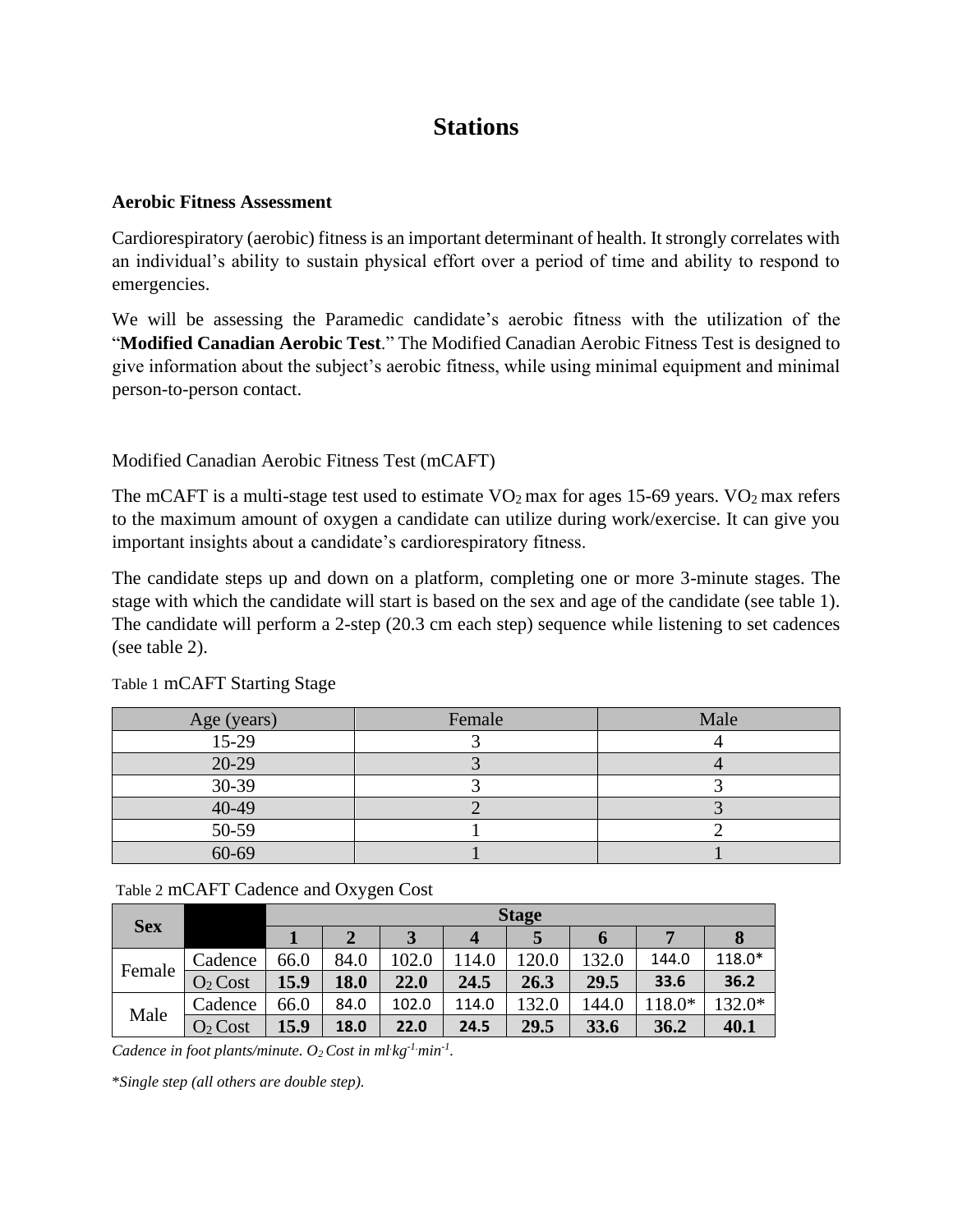At the end of each 3-minute stage, the client's HR will be measured. The subject continues to the next stage if the heart rate is assessed to be under 85% of the predicted maximum heart rate (220 age). The test will end when/if the candidate:

- Reaches the ceiling heart rate (85% of 220-age)
- Asks to stop
- Shows signs of physiological distress
- Cannot maintain the cadence
- Completes stage 6

### Scoring and Recording

- 1. Once the test is complete, the candidate's estimated  $VO<sub>2</sub>$  max will be calculated.
- 2. To be successful and move on to the next phase of testing, candidates will be required to attain a minimum VO2 Max score. While Paramedic duties/tasks will not vary in difficulty based on the responding Paramedic's demographics, our use of the mCAFT is intended to serve as a means to measure overall health status rather than athletic prowess or job specific strength therefore, minimum acceptable cut-off scores will vary based on the age and sex of the candidate.

While any variance in difficulty assigned based on the age and sex of the candidate could suggest that the expectations are lowered for those candidates who would have otherwise had a poor performance, this is not the case. Statistically, the minimum standard becomes harder and harder as the age of the candidate increases.

Younger, non-diseased candidates are generally expected to have higher levels of physical fitness simply for the fact that they are young. The expectation is that a minimum standard should be easily achievable by most untrained, younger individuals. Comparatively, older candidates being tested would be expected to perform at a higher level than untrained individuals of similar age.

The following minimum standards (Table 3) will represent values that would be achievable ranging from the  $5<sup>th</sup>$  percentile for 20-year-old females to the  $80<sup>th</sup>$  percentile for 59-year-old males<sup>\*</sup> (Table 4).

*\*Health Reports, Vol.30 10, pp. 14-22, October 2019 . Statistics Canada, Catalogue no. 82-003-X*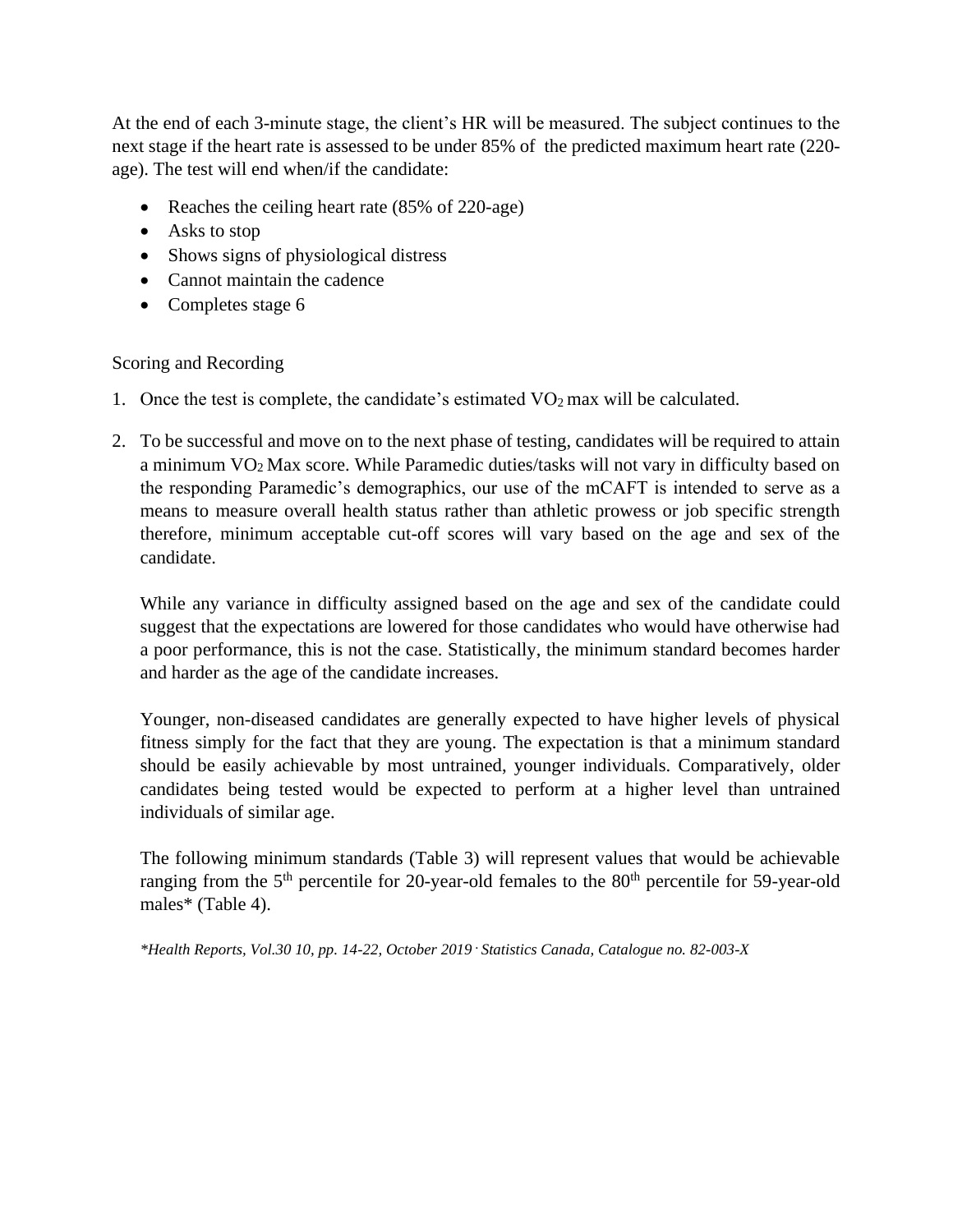### Table 3 mCAFT Minimal Standard

| <b>Sex</b>                                                                          |                                           | Male |                   | Female |
|-------------------------------------------------------------------------------------|-------------------------------------------|------|-------------------|--------|
| Age                                                                                 | $\cdot$ V/O<br>34<br>$\cdot$ V/O<br>$-35$ |      | 35 y/o<br>⊂34 γ/o |        |
| $\cdot$ min <sup>-<math>\cdot</math></sup><br>$\overline{\phantom{0}}$<br>$mL$ $kg$ | 39                                        | ັບ   | n.,<br>ےر         | 30     |

Table 4 VO2 Max by Percentile

| Age<br>(years) | <b>P5</b> | <b>P10</b>    | <b>P20</b> | <b>P30</b> | P40  | <b>P50</b>    | <b>P60</b> | P70  | <b>P80</b> | <b>P90</b> | P95  |
|----------------|-----------|---------------|------------|------------|------|---------------|------------|------|------------|------------|------|
| <b>Male</b>    |           | mL•kg-1•min-1 |            |            |      |               |            |      |            |            |      |
| 16 to 17       | 40.5      | 42.0          | 44.0       | 45.7       | 47.3 | 48.8          | 50.4       | 52.0 | 53.8       | 56.0       | 57.7 |
| 18 to 19       | 39.1      | 40.7          | 42.9       | 44.7       | 46.4 | 48.0          | 49.7       | 51.5 | 53.4       | 55.8       | 57.6 |
| 20 to 24       | 36.8      | 38.5          | 40.9       | 42.9       | 44.7 | 46.4          | 48.3       | 50.1 | 52.2       | 54.9       | 56.9 |
| 25 to 29       | 33.7      | 35.6          | 38.1       | 40.1       | 42.0 | 43.8          | 45.7       | 47.6 | 49.8       | 52.7       | 54.9 |
| 30 to 34       | 31.2      | 33.1          | 35.6       | 37.6       | 39.4 | 41.1          | 42.9       | 44.8 | 47.0       | 49.8       | 52.0 |
| 35 to 39       | 29.5      | 31.3          | 33.7       | 35.6       | 37.3 | 38.9          | 40.6       | 42.4 | 44.4       | 47.1       | 49.3 |
| 40 to 44       | 28.2      | 30.0          | 32.3       | 34.1       | 35.7 | 37.3          | 38.9       | 40.6 | 42.5       | 45.2       | 47.3 |
| 45 to 49       | 26.6      | 28.5          | 30.8       | 32.5       | 34.1 | 35.6          | 37.1       | 38.8 | 40.7       | 43.3       | 45.5 |
| 50 to 54       | 24.1      | 26.0          | 28.4       | 30.2       | 31.7 | 33.2          | 34.7       | 36.4 | 38.3       | 41.0       | 43.3 |
| 55 to 59       | 21.2      | 23.1          | 25.5       | 27.3       | 28.8 | 30.3          | 31.7       | 33.3 | 35.3       | 38.1       | 40.4 |
| 60 to 64       | 18.9      | 20.7          | 23.0       | 24.6       | 26.0 | 27.3          | 28.6       | 30.1 | 31.9       | 34.5       | 36.8 |
| Female         |           |               |            |            |      | mL•kg-1•min-1 |            |      |            |            |      |
| 16 to 17       | 36.8      | 38.1          | 39.6       | 40.8       | 41.8 | 42.8          | 43.8       | 44.9 | 46.4       | 48.5       | 50.4 |
| 18 to 19       | 35.9      | 37.2          | 38.7       | 39.8       | 40.8 | 41.7          | 42.7       | 43.7 | 45.1       | 47.1       | 48.9 |
| 20 to 24       | 34.5      | 35.8          | 37.3       | 38.4       | 39.3 | 40.2          | 41.1       | 42.1 | 43.4       | 45.3       | 47.1 |
| 25 to 29       | 32.3      | 33.6          | 35.2       | 36.3       | 37.3 | 38.3          | 39.2       | 40.3 | 41.7       | 43.7       | 45.5 |
| 30 to 34       | 29.7      | 31.1          | 32.8       | 34.1       | 35.3 | 36.3          | 37.5       | 38.7 | 40.2       | 42.5       | 44.5 |
| 35 to 39       | 27.0      | 28.6          | 30.4       | 31.9       | 33.1 | 34.3          | 35.6       | 37.0 | 38.7       | 41.2       | 43.3 |
| 40 to 44       | 24.7      | 26.2          | 28.1       | 29.6       | 31.0 | 32.3          | 33.6       | 35.1 | 36.9       | 39.5       | 41.7 |
| 45 to 49       | 22.6      | 24.1          | 26.0       | 27.5       | 28.9 | 30.3          | 31.7       | 33.2 | 35.0       | 37.5       | 39.6 |
| 50 to 54       | 20.8      | 22.2          | 24.1       | 25.6       | 26.9 | 28.3          | 29.7       | 31.2 | 33.0       | 35.4       | 37.4 |
| 55 to 59       | 19.3      | 20.6          | 22.4       | 23.8       | 25.1 | 26.4          | 27.8       | 29.3 | 30.9       | 33.2       | 35.0 |
| 60 to 64       | 17.9      | 19.1          | 20.8       | 22.1       | 23.4 | 24.7          | 26.0       | 27.4 | 28.9       | 31.0       | 32.7 |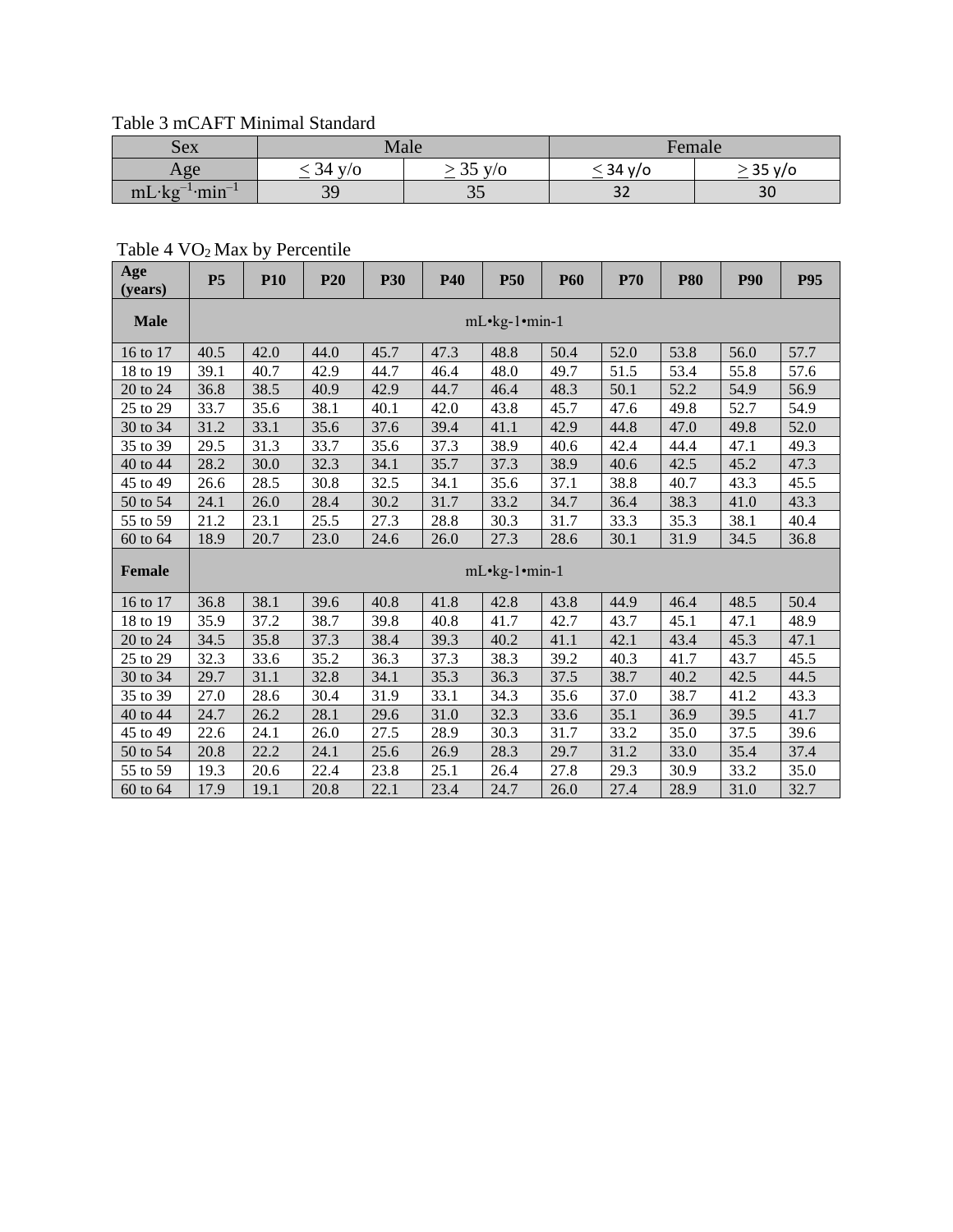### **Modified Canadian Aerobic Fitness Test (mCAFT) Score Sheet**

| Name:                 |      | Date:                                            |             |
|-----------------------|------|--------------------------------------------------|-------------|
| Age:                  | y/o  | Sex:<br>$\mathbf M$<br>$\mathbf{F}$<br><b>or</b> |             |
| <b>Resting BP:</b>    | mmHg | <b>Body Mass:</b>                                | kg          |
| <b>Resting HR:</b>    | bpm  | <b>Predicted HRmax:</b>                          | bpm         |
| 85% predicted HRmax:  | bpm  | 85% predicted HRmax:                             | $b/10$ sec. |
| 1 <sup>st</sup> stage |      | HR:                                              | bpm         |
| 2 <sup>nd</sup> stage |      | HR:                                              | bpm         |
| 3 <sup>rd</sup> stage |      | HR:                                              | bpm         |
| 4 <sup>th</sup> stage |      | HR:                                              | bpm         |
| 5 <sup>th</sup> stage |      | HR:                                              | bpm         |
| 6 <sup>th</sup> stage |      | HR:                                              | bpm         |

Note: An active recovery period of 2-5 minutes should immediately follow the mCAFT (e.g. a light pace walk).

Successful<br>
Unsuccessful<br>
Unsuccessful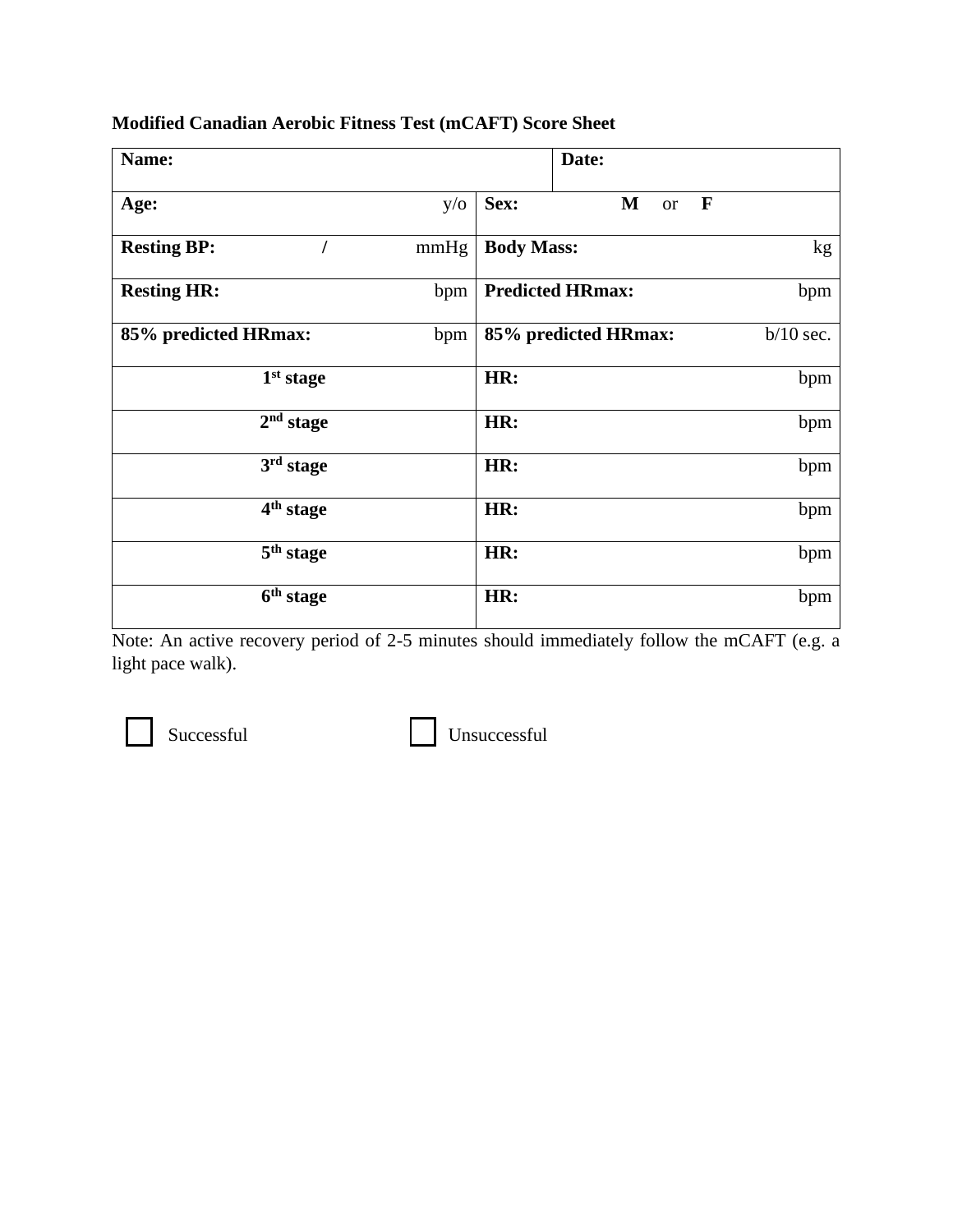### **Hand Grip Strength Assessment**

Hand grip strength is widely regarded as a correlate to total body strength. Further to that, hand grip strength was found\* to be highly predictive of future functional limitations and disability.

### *\*Rantanen et al., 1999*

Observations made by our team in the field as well as in the simulated environment indicate that, often, it is not a Paramedic's or Paramedic candidate's overall ability to lift patients and related equipment that fails them but rather their grip that causes a negative patient (or simulated patient) event.

### Hand Grip Strength Test

The candidate's hand grip strength will be assessed with the aid of a Hand Dynamometer. The candidate will grasp the dynamometer handle against the palm and between the thumb and fingers. The dynamometer will be adjusted to fit the candidate's hand. Each hand in turn, the candidate will squeeze the dynamometer handle with as much force as possible.

### Scoring and Recording

The best scores for each hand will be combined for a total score in kilograms. To determine appropriate pass/fail cut-offs for male candidates and for female candidates, an average score was calculated using scores representing the  $50<sup>th</sup>$  percentile\* in age groups ranging from 18 years old to 65 years old.

\*https://www150.statcan.gc.ca/n1/pub/82-003-x/2016010/article/14665/tbl/tbl03-eng.htm

Successful male candidates will achieve a combined score > **90 kgs**.

Successful female candidates will achieve a combined score  $\geq$  **54 kgs.** 

| <b>Left Hand:</b> | kg                          | <b>Right Hand:</b> | kg |
|-------------------|-----------------------------|--------------------|----|
|                   | <b>Combined Grip Force:</b> | ng                 |    |

Successful Unsuccessful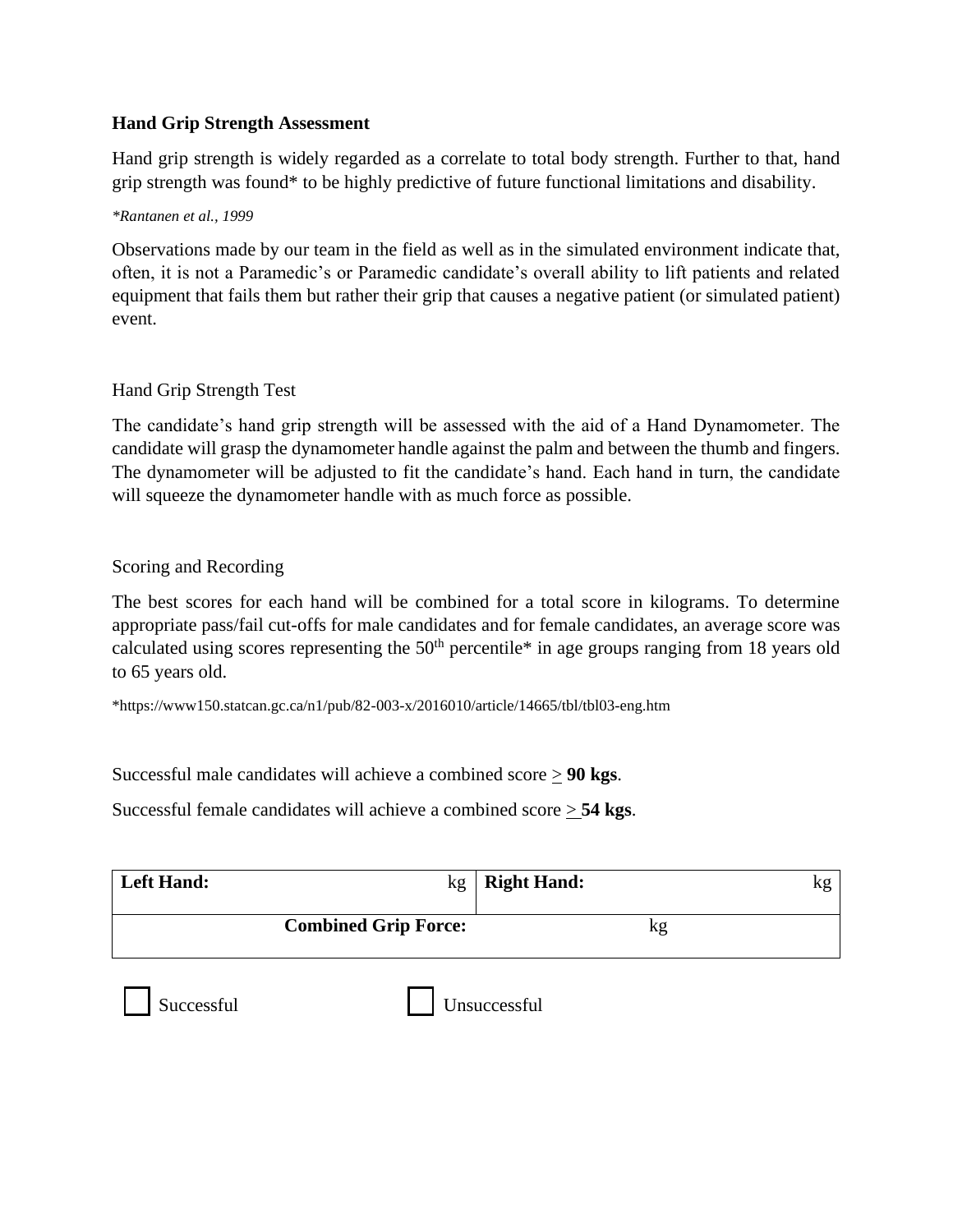### **Balance Assessment**

Emergency scenes can vary greatly and therefore, the surfaces upon which a Paramedic is expected to move, and work can often be unstable, narrow, slippery, uneven etc. To help stave off the risk of injury, it is important that a Paramedic have a reliable ability to maintain balance on any of these surfaces. Because much of the Paramedic's gait movement occurs on one leg (e.g. taking a flight of stairs or walking), the candidate's balance will be assessed using the "**Unipedal Stance Test**."

### Unipedal Stance Test

The candidate will stand shoeless with eyes open, arms crossed over the chest and hands on opposite shoulders. The candidate will be asked to stand next to a sturdy object (for support in case of a loss of balance) and start the test by lifting the leg of their choosing and holding the elevated foot next to, but not touching, the ankle of the opposite leg. The candidate will be expected to hold the one-legged position for as long as possible up to 45 seconds. (test will be repeated with the opposite leg) Time ends when one of the following occurs:

- Arms uncross
- The elevated leg moves toward/away from the standing limb or touches the floor
- The weight-bearing foot moves to maintain balance

### Scoring and Recording

The best time will be taken and compared to established means by age and sex (table 5). Successful candidates will attain a score  $\geq$  the corresponding mean for their age and sex.

| Age (years) | <b>Male</b> | Female |
|-------------|-------------|--------|
| $18 - 39$   |             |        |
| $40 - 49$   | 40          |        |
| $50 - 59$   | 38          |        |
| $60 - 69$   | 7G          |        |

Table 5 Mean Times in Seconds\* (rounded to the nearest second)

*\*Springer et al, 2007*

| Left Leg: | seconds $\vert$ Right Leg: | seconds |
|-----------|----------------------------|---------|
|           |                            |         |



Successful Unsuccessful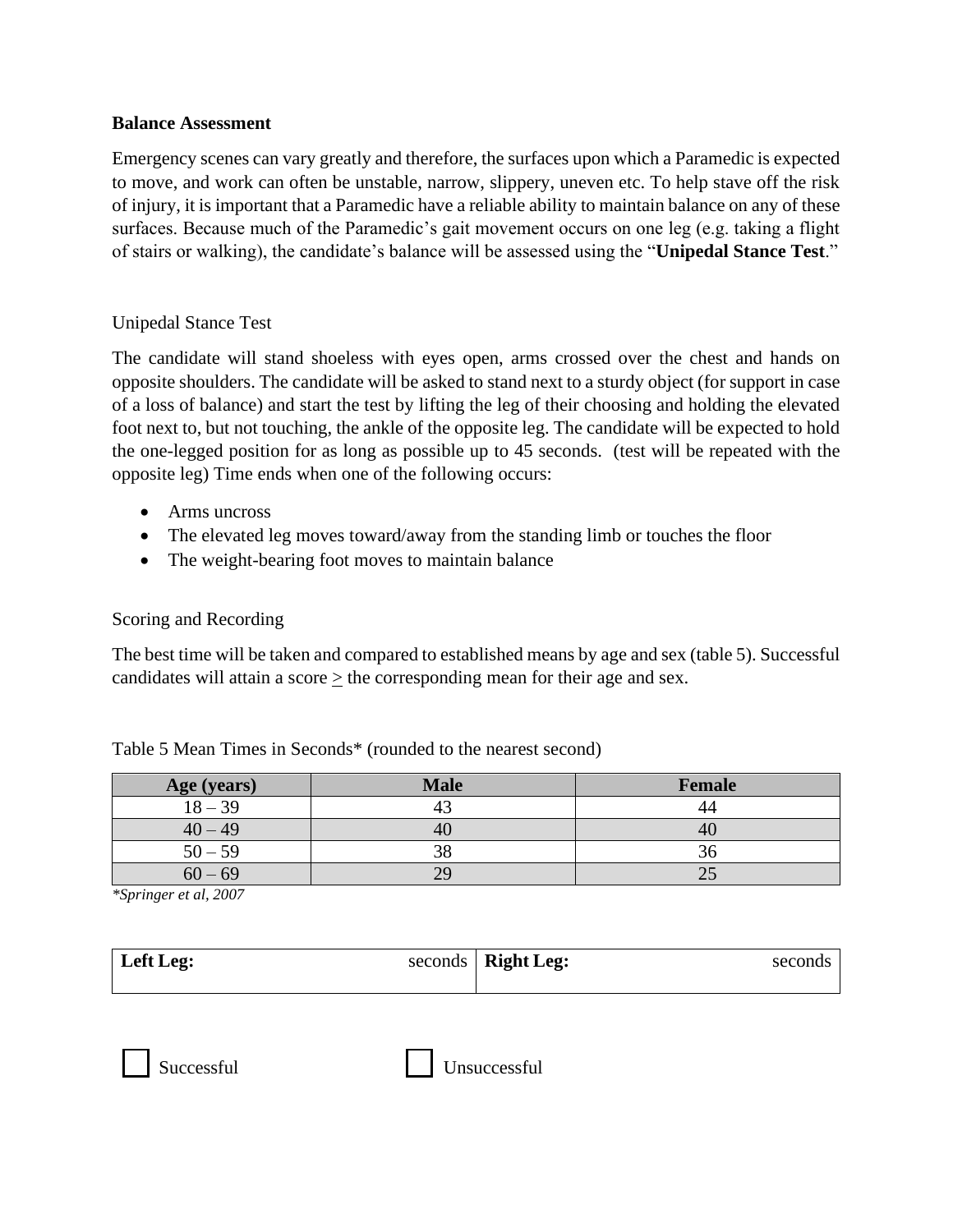### **Overall Strength Assessment**

Patient lifts are an important and frequent part of a Paramedic's day-to-day work. There are many different types of patient lifts. Whether it be an extremity lift (fore aft lift), lifting a patient with a scoop stretcher or spine board or moving a patient up a set of stairs with a stair-chair, they all require overall strength and core stability. To assess the Paramedic candidate's overall strength and ability to lift and carry awkward loads, the candidate will perform the "**Squat, Lift & Carry Test.**" The Squat, Lift & Carry test will be administered with the aid of a 100-pound slam ball. The weight and of the ball is representative of the Paramedic's share of the load during a partnerassisted lift & carry of a 200-pound patient.

### Squat, Lift & Carry Test

Using proper body mechanics, the candidate will squat down near the 100-pound ball, grasp the ball with both hands and while holding the ball close to the body, the candidate will move to a standing position. Once the load has been stabilized and is under complete control, the candidate will begin the carry portion of the test.

The candidate will carry the ball 10 feet to a platform where there will, under complete control, place the ball. The height of the platform will  $50 - 55$  cm. The height of the platform represents the approximate height of a Ferno ProFlex stretcher in the  $3<sup>rd</sup>$  position from the ground.

### Scoring and Recording

The candidate will be expected to be in control of the load at all times during the lift. The successful candidate will pick up the ball, carry it 10 feet to the designated platform and set it down under complete control with no stumbles or drops at any time during the whole process.

| Notes: |  |  |
|--------|--|--|
|        |  |  |
|        |  |  |
|        |  |  |
|        |  |  |
|        |  |  |

Successful Unsuccessful Unsuccessful